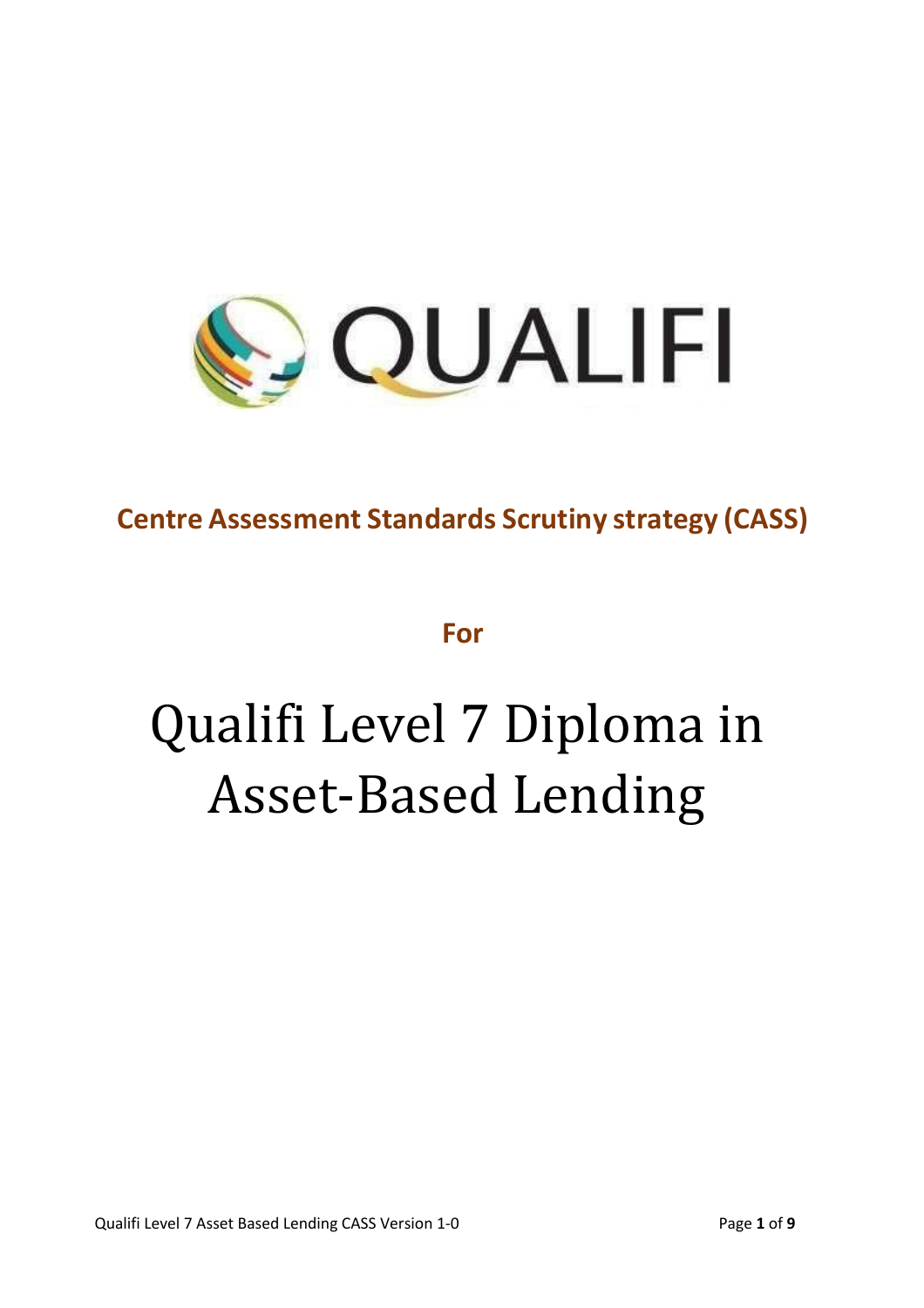#### **Strategy Rationale**

The strategy includes the following factors:

- Enrolment shall be open all year round. Start and end dates are not set, guideline is within 24 months.
- $\bullet$  The typical duration of the course of study shall be 16 months (2 months per unit).
- The typical learner undertaking the qualification Adult learners in the workplace and accredited study centers in the UK and internationally
- The typical type of center delivering the qualification shall be online
- There are 8 mandatory units within the qualification. For each Unit the sections and subsections are listed below.
- There shall be 2 marked assessments associated with each unit, the assessments shall be set to include the assessment criteria.

| Module                                             | <b>Sections</b> |    | Subsections |
|----------------------------------------------------|-----------------|----|-------------|
| Unit 001: Foundation to Asset Based Lending        |                 | 2  | 18          |
| Unit 002: ABL for Underwriters                     |                 | 4  | 18          |
| Unit 003: Inventory Lending                        |                 | 5  | 24          |
| Unit 004: Field Examinations (Audit) - Receivables |                 | 16 | 32          |
| Unit 005: Field Examinations (Audit) - Inventory   |                 | 16 | 32          |
| Unit 006: Financial Statement Analysis             |                 | 3  | 17          |
| Unit 007: Account management                       |                 | 2  | 14          |
| Unit 008: Operations/collateral analysis           |                 | 3  | 8           |
|                                                    |                 | 51 | 163         |

- The typical evidence generated for the qualification shall be Assignments, 2 per unit
- Each assessment shall be internally marked and graded (pass/fail) and returned to learner with feedback by the Qualifi approved centre.
- The number of learners taking the qualification the overall number and whether these are following the same course of study
- The time period over which all components for a qualification are sampled
- 20% of learners sampled during each activity for each component based on the EQA sampling strategy and rationale
- The content of the monitoring sample of learners a sample checking involves learners that have already received results for their qualification or only those that have yet to receive results and whether all or some Learners are sampled prior to

Qualifi Level 7 Asset Based Lending CASS Version 1-0 Page **2** of **9**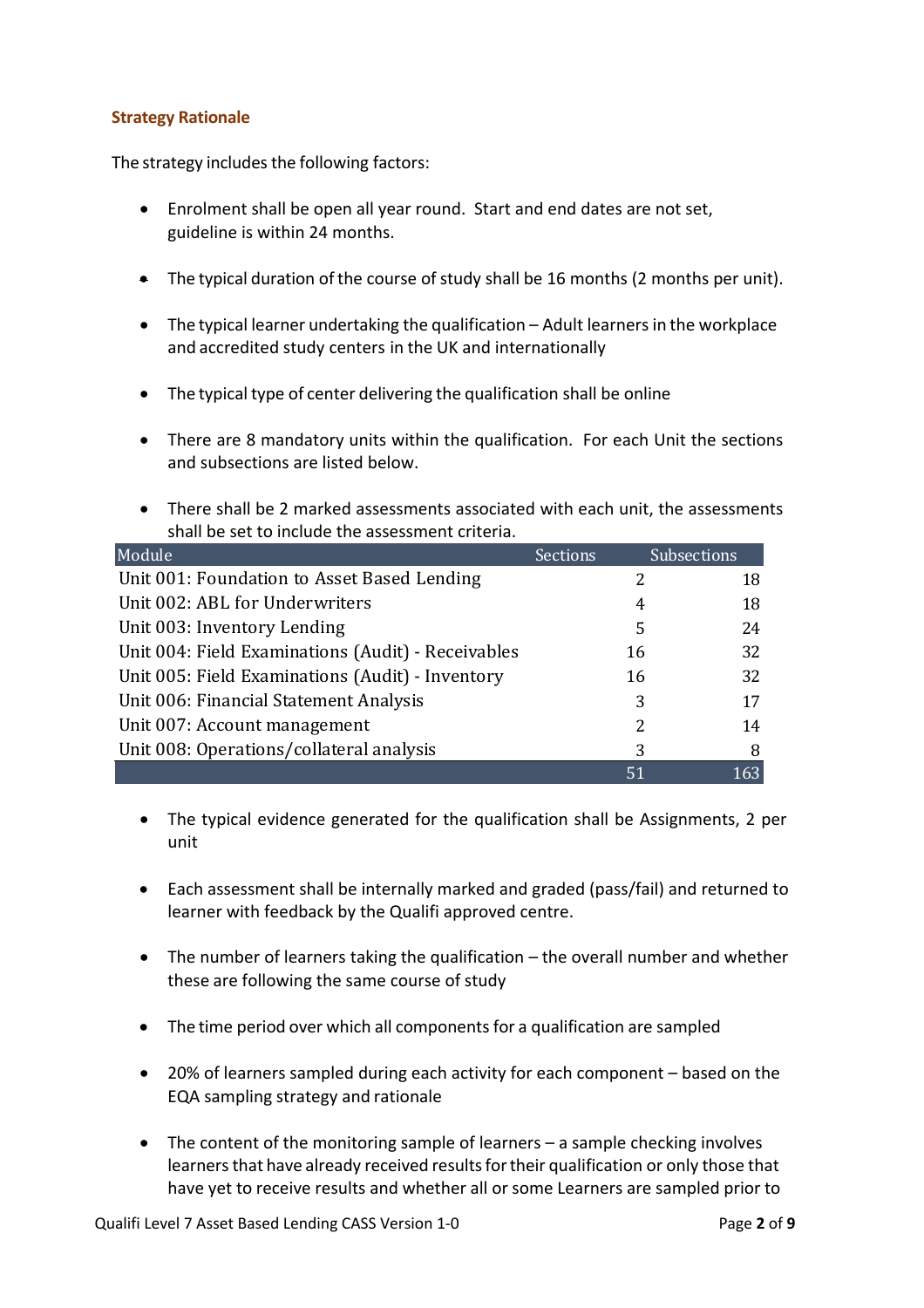receiving results

• The intended outcome of monitoring activities – to inform future changesto processes, monitoring visits or if certificates need to be revoked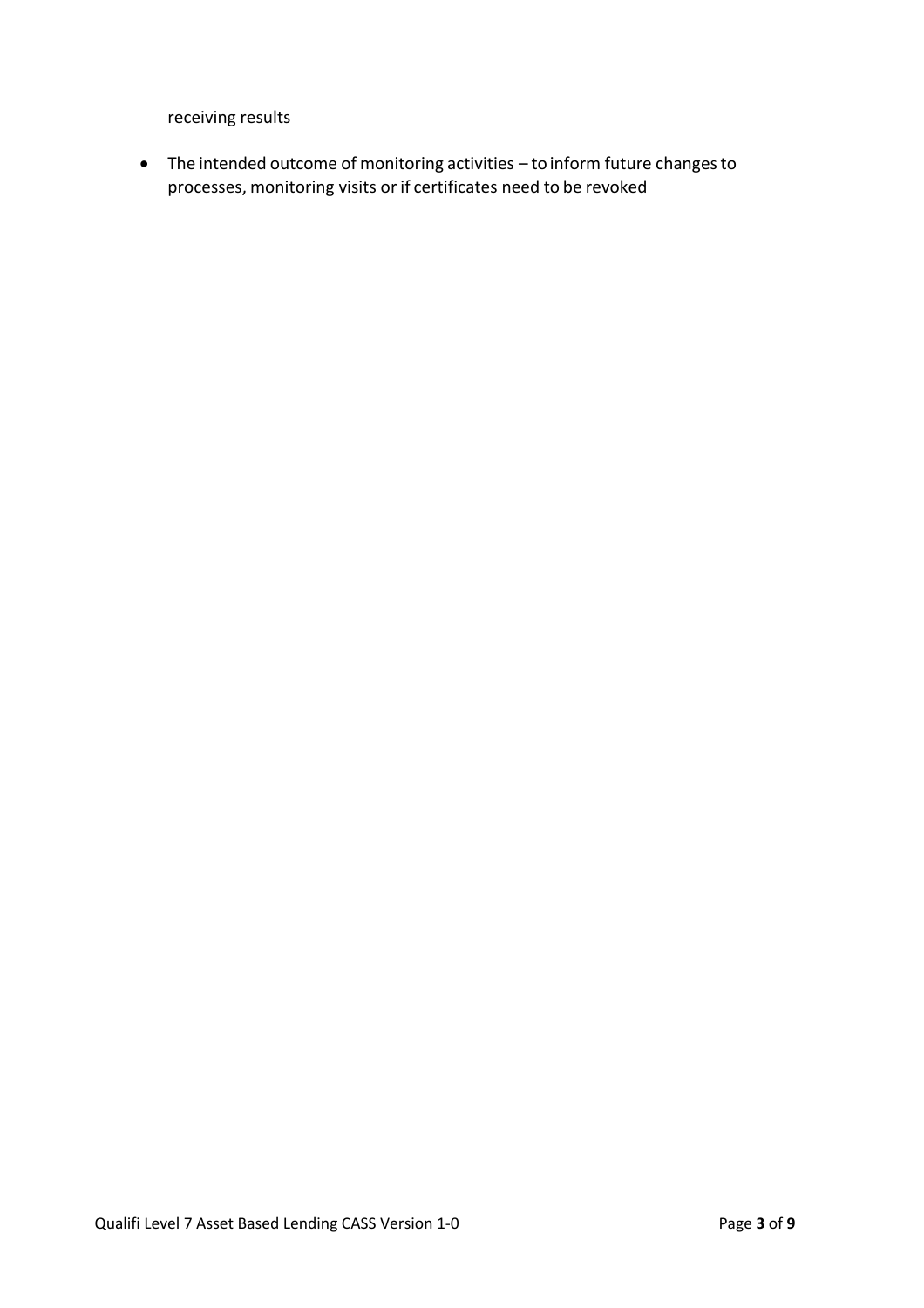## CASS for Level 3 Diploma in Accounting and Finance

| <b>Key Factors</b>                                |                                                                                                                                                                                                                       |  |
|---------------------------------------------------|-----------------------------------------------------------------------------------------------------------------------------------------------------------------------------------------------------------------------|--|
| Course of study                                   | Online                                                                                                                                                                                                                |  |
| Duration of study (average)                       | 1200 Hours                                                                                                                                                                                                            |  |
| Learner profile                                   | Adult learners, aged 19+                                                                                                                                                                                              |  |
| Centers delivering                                | <b>Training Providers</b>                                                                                                                                                                                             |  |
| <b>Qualification components</b>                   | 08 mandatory units, totaling 120 credits                                                                                                                                                                              |  |
| Supporting Evidence may include                   | Assignments, worksheet, assessor observation, peer<br>assessment and portfolio of product evidence                                                                                                                    |  |
| Assessment:                                       | Written assignments, 2 per unit<br>All assignment questions are provided by Qualifi                                                                                                                                   |  |
| Number of learners taking the qualification       | The course of study could vary depending on the<br>delivery model and duration. Assessment<br>requirements will be consistent. Internal quality<br>assurance and external quality assurance to be<br>Conducted        |  |
| Components of the qualification to be monitored   | All components. All assessments - once internally<br>marked, across all units and assessors.<br>Learners from various cohorts to be sampled by<br>Qualifi's EQV EQA (based on the center delivery<br>model, duration) |  |
| Timing of monitoring                              | On completion of the first cohort, plus subsequent<br>cohorts if multiple registered at once. Monitoring<br>can take place at any time during the year                                                                |  |
| Number of components sampled during monitoring    | All components, across multiple learners (based on<br>the EQA sampling strategy)                                                                                                                                      |  |
| Time period for sampling qualification components | roll on, roll off basis.                                                                                                                                                                                              |  |
| Number of learners sampled during each monitoring | Based on the EQA sampling Strategy - minimum of<br>10 students, or 20% of total, whichever is higher                                                                                                                  |  |
| Content of monitoring sample                      | all learners that have completed Qualifi's standard<br>assessments                                                                                                                                                    |  |
| Intended outcomes of monitoring                   | as mentioned in the External Quality Assurance<br>Report                                                                                                                                                              |  |

Factors will vary and specific attention will be given to the variation in delivery models and course durations via the External Quality Assurance process.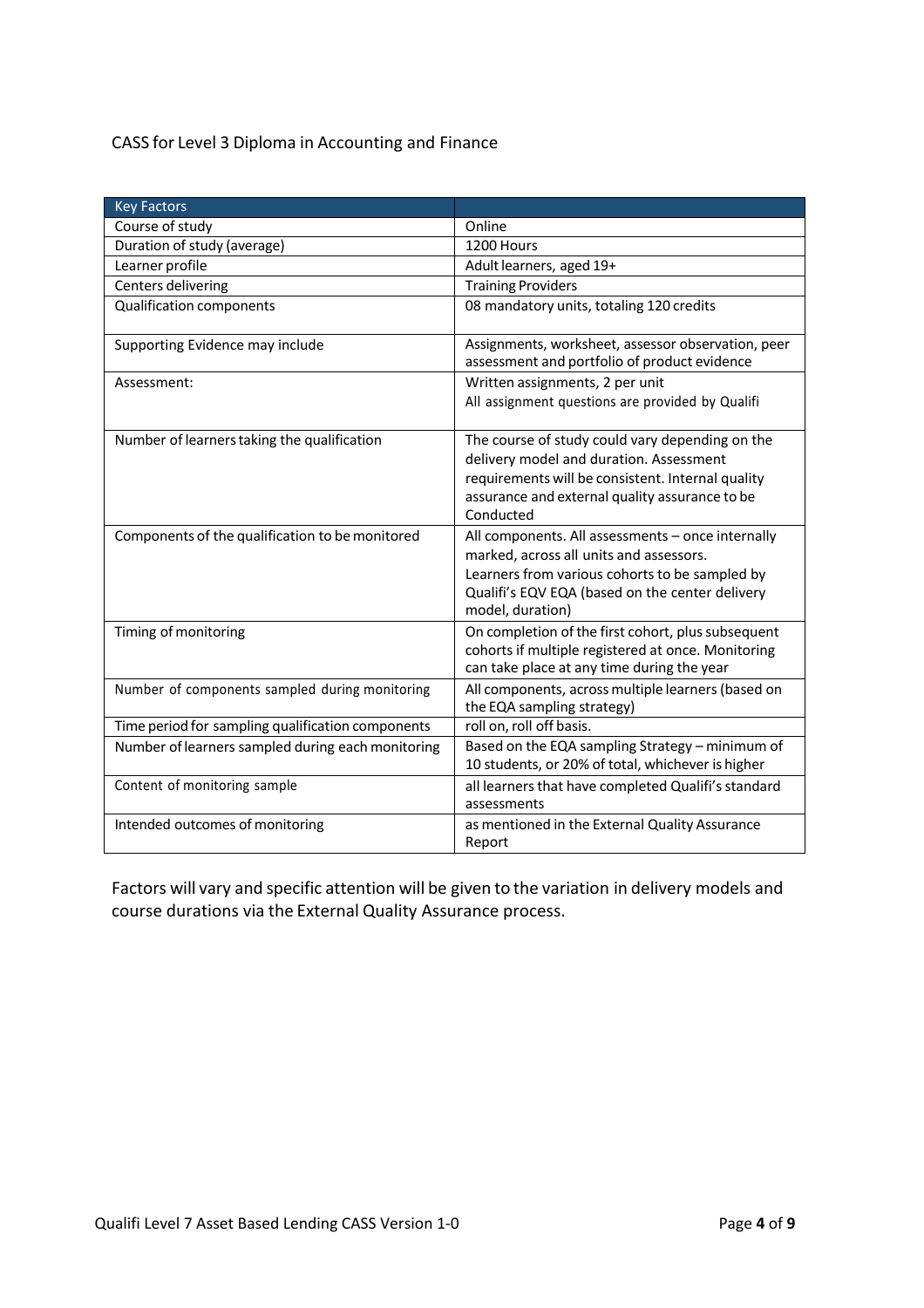Additional considerations (center specific) to the strategy:

- External moderation will totake place prior to certification for all centres.
- At approval all members of the center staff involved in the qualification will be approved. Centre staff updates to be provided by the center Any additional center staff will be approved and allstaff to be monitored during the EQA process
- Monitoring to take place if there is a significant increase in learner registration for the qualification, since the last EQA monitoring, based on the risk management of centers. An additional EQA monitoring would take place if the two annual visits had been carried out.
- Ifthere is any suggestion of malpractice, maladministration in relation to delivery, assessment and certification of learners
- When the qualification content considerably changes as a result of a review and development based on national occupational standards or industry requirements. This would apply to any center offering the qualification once it had been changed
- Where the professional standard (license to practice) is changed
- If an analysis of data and evidence suggests any additional scrutiny is required

**External Quality Assurance - External quality assurance will include:** 

- Assessments marked by each center (all assessors)
- Individual assessments within a qualification (all assessments)
- Assessments of specific components of a qualification
- Assessments undertaken on a range of cohorts within a center

As part ofthe external quality assurance monitoring process centers will be provided with written feedback following sampling of center assessed marking, to include the following:

#### **Overall approach**

- why assessment marking by the center is considered appropriate, or not, for particular assessments within a particular qualification ortype of qualification
- the appropriateness, or not, ofthe approach to assessment by the center, based on the nature of the evidence produced by learners in the relevant assessment
- why the approach is appropriate, or not, to ensure valid and manageable qualifications, based on the risksit hasidentified in relation to the qualification
- how the approach to assessment ensures that certificate claims are accurate and if certificate claims are inaccurate why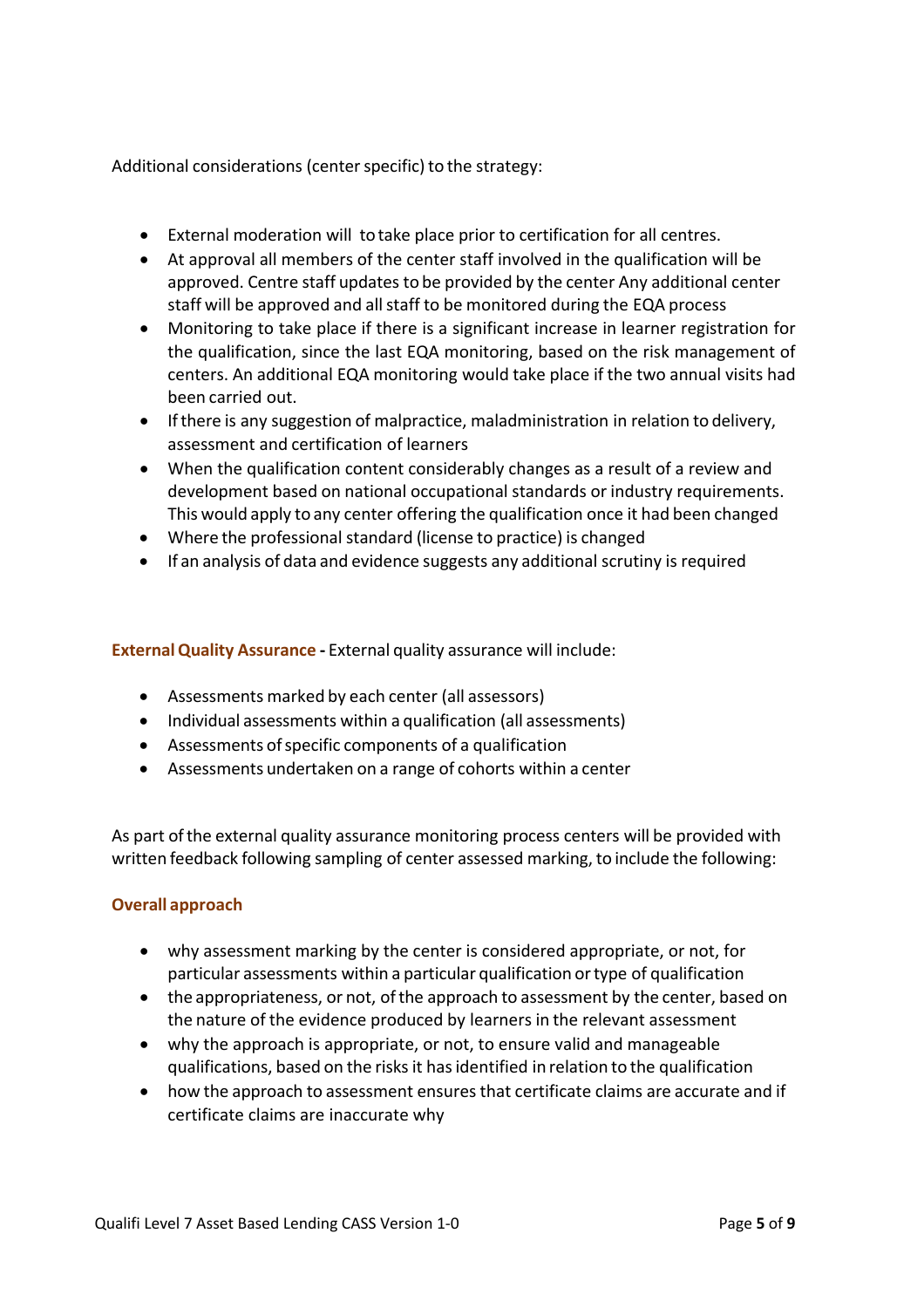• what the center needs to do to remain compliant or become complaint with the conditions

Written feedback will be recorded within the Qualifi External Quality Assurance Report and provided to the center following each external quality assurance monitoring visit.

#### **Allowing center to mark assessments**

Centers will be subject to a rigorous, Centre Approval process. Only once a center has met all of the approval criteria will they be entitled to offer Qualifi qualifications. There are several checks made on the center to ensure they have approach staff, skills, knowledge and competency, staff development and expertise to devise internally assessed assessments for qualifications.

For each qualification center staff will be approved based on:

- Relevant qualifications held
- Experience and expertise based on the subject area
- Evidence on continuous professional development

Only when a member of center staff satisfies the above criteria will they be approved to assess the qualification they wish to be approved for. Centre staff will be monitored at each external quality assurance monitoring. Any additional staff wanting to assess the qualification will need to be approved ahead of assessing the qualification.

Centers and subsequently staff will be approved per qualification, based on staff competency and the anticipated learner numbers for each qualification, ensuring that staff ratios are appropriate.

Qualifi will provide training for centerstaff, to support them with the development of assessment materials for each qualification.

Assessment guidance and support materials will be provided for every qualification that is assessed by internally devised and assessed.

### **Monitoring**

Justification for the CASS of center assessed qualifications – The monitoring of centers will be based on risk management – per qualification to include center staff, number of learners, locations of assessment (if applicable), assessment methods used to internally assess the components of the qualification. The approach will be supported by the Qualifi External Quality Assurance policy.

Selection of personnel to undertake CASS of center assessed qualifications – Recruitment will be carried out to ensure all Qualifi EQAs are appropriately qualified, experienced and knowledgeable forthe qualificationsthey monitor. Selection processes will be carried out by the Quality Assurance team.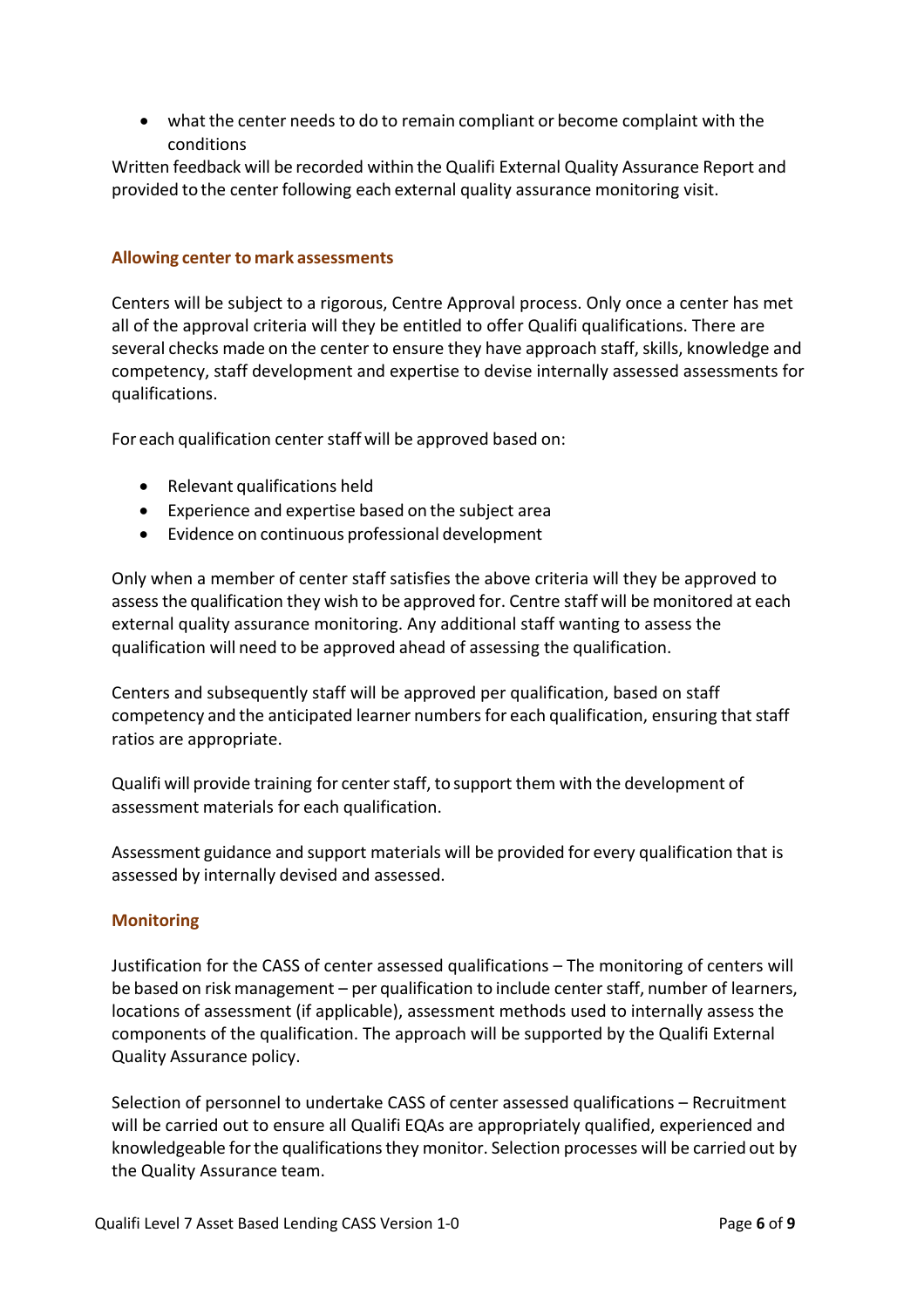Training provided for those personnel undertaking the monitoring off CASS at centers carrying out center based assessments – the EQAs will undertake an induction toQualifi following selection, this will be followed by training on the external quality assurance processes to be applied. Further training and standardisation throughout the year.

Ensuring personnel undertaking monitoring activities remain suitable – CPD schedules and logs for all to be submitted on an annual basis and as part of the external quality assurance team resource review. It is a mandatory requirement for EQA to maintain their own CPD that is relevant to the qualifications they externally quality assure and submit this to Qualifi.

Information centers are required to retain to enable CASS to be carried out – clear guidance documentation will be provided to centers to enable them to maintain information and records for monitoring purposes. Communication will be established prior to any monitoring visits to ensure the center are aware of the information and assessment records requested for review.

The requirements for centers retain any data (including evidence generated by Learners and marked by Centers) necessary to allow it to undertake Centre Assessment Standards Scrutiny – guidance provided to centers based on the documentation required for external quality assurance monitoring

Ongoing monitoring of centers – will take pace once a center has been approved to offer qualifications(monitoring to check staff, delivery model, planned assessments). Monitoring to be completed twice per year for a qualification, upon completion of the first cohort (first monitoring) prior to any certificate claims being made by the center. Six months following the first monitoring a second monitoring will take place. Additional monitoring could be activated should there be any unusual spikes in registrations / certificate claims between the planned monitoring visits. Qualifi will be proactive in monitoring the data for each center in relation to registration and certificate claims, ensuring no additional risk could occur through this process. All claims for achievement will be subject to external moderation prior to certification

Feedback to Centers and monitor Centers' performance over time – written feedback will be provided to center following every external quality assurance monitoring activity, via the Qualifi External Quality Assurance Report. Centre activity reports (registration / certification) will be generated monthly and share with each center. These reports would also be used to flag any unusual trends and trigger an external quality assurance monitoring if required.

Ongoing training and guidance - will be provided to centers, both via generic training sessions and updates, but also through a center requesting a bespoke training session based specifically on their own needs. Training, guidance and support will be provided on ways to deliver and assess qualifications

The sampling approach – the Qualifi External Quality Assurance Sampling Strategy will be used to ensure that sampling of center assessments are appropriate, this will include a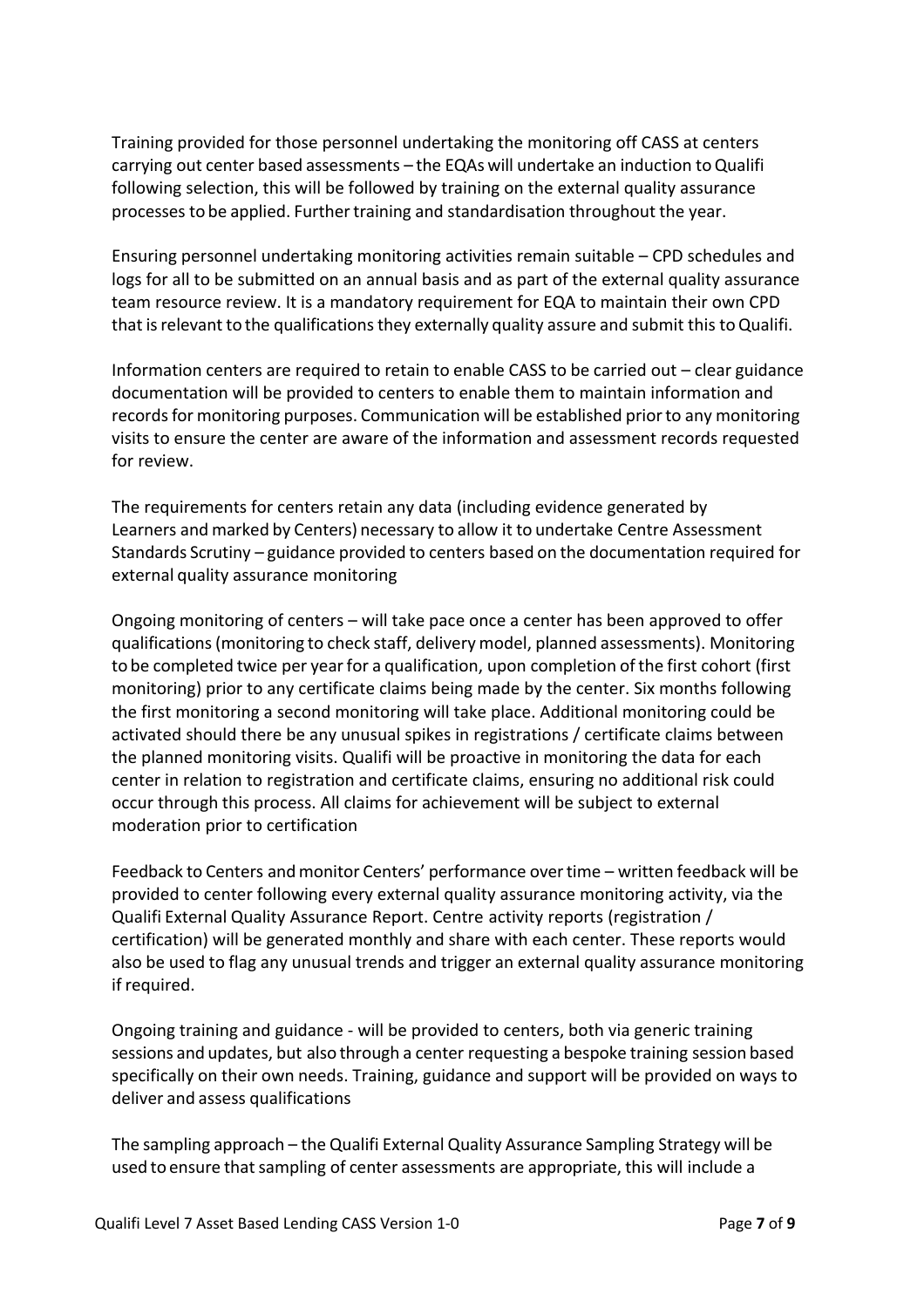sample of learners, across each assessor, each assessment method that relates to internally assessed assessments.

Selecting examples of marking – the center will be advised of the sample chosen by the external quality assurer ahead of the external quality assurance monitoring visit to enable them to prepare and make available all of the necessary documentation.

#### **Conflict of Interests**

Identify and monitor all relevant conflicts of interest, and any scenario that could foreseeably lead to such a conflict in the future – each EQA will be required to declare any conflict with a center or any staff working at a center that is approved by Qualifi.

Conflict of interest declarations will be reviewed and completed annually. As part of their contract of agreement for work, EQAs will be required to declare any conflict should it arise outside of the annual review.

Allocations of EQAs to centers will include consideration of any conflict of interest that has been flagged. Any conflict of interest will lead to an alternative EQA being allocated to the center.

Take all reasonable steps to prevent the occurrence of any malpractice or maladministration in relation to the delivery or marking of assessments by a Centre – the Qualifi quality assurance processes will be used to ensure any acts of malpractice or maladministration are prevented through rigorous quality assurance. Quality monitoring will be carried out at the Centre Approval stage and twice per year as part of qualification quality assurance monitoring visits. Other mechanism for monitoring will include monitoring of registration numbers, certification claims and staff resources (center staff to be approved before working with a qualification).

Enter into arrangements with a Centre on terms which allow the awarding organisation to comply with the Conditions as a whole, and monitor, and where necessary take action, to ensure the Centre does not put the awarding organization's compliance at risk –

Ensure that assessments for the relevant qualification remain fit for purpose upon delivery, ensure that the criteria against which Learners' performance is differentiated are being accurately and consistently applied by Assessors – regular review by Qualifi EQAs to monitor the quality of assessment across each ofthe qualifications a center is approved to offer.

Ensure any results it issues are accurate and fully reflect the evidence produced by the Learner and the Learner's attainment when judged against the standard Set by the awarding organisation – regular reviews by EQAs to monitor center claims for certification and to ensure that learners have fully satisfied the requirements of the qualification with regard to evidence, assessment and that assessment is consistent across each Assessor.